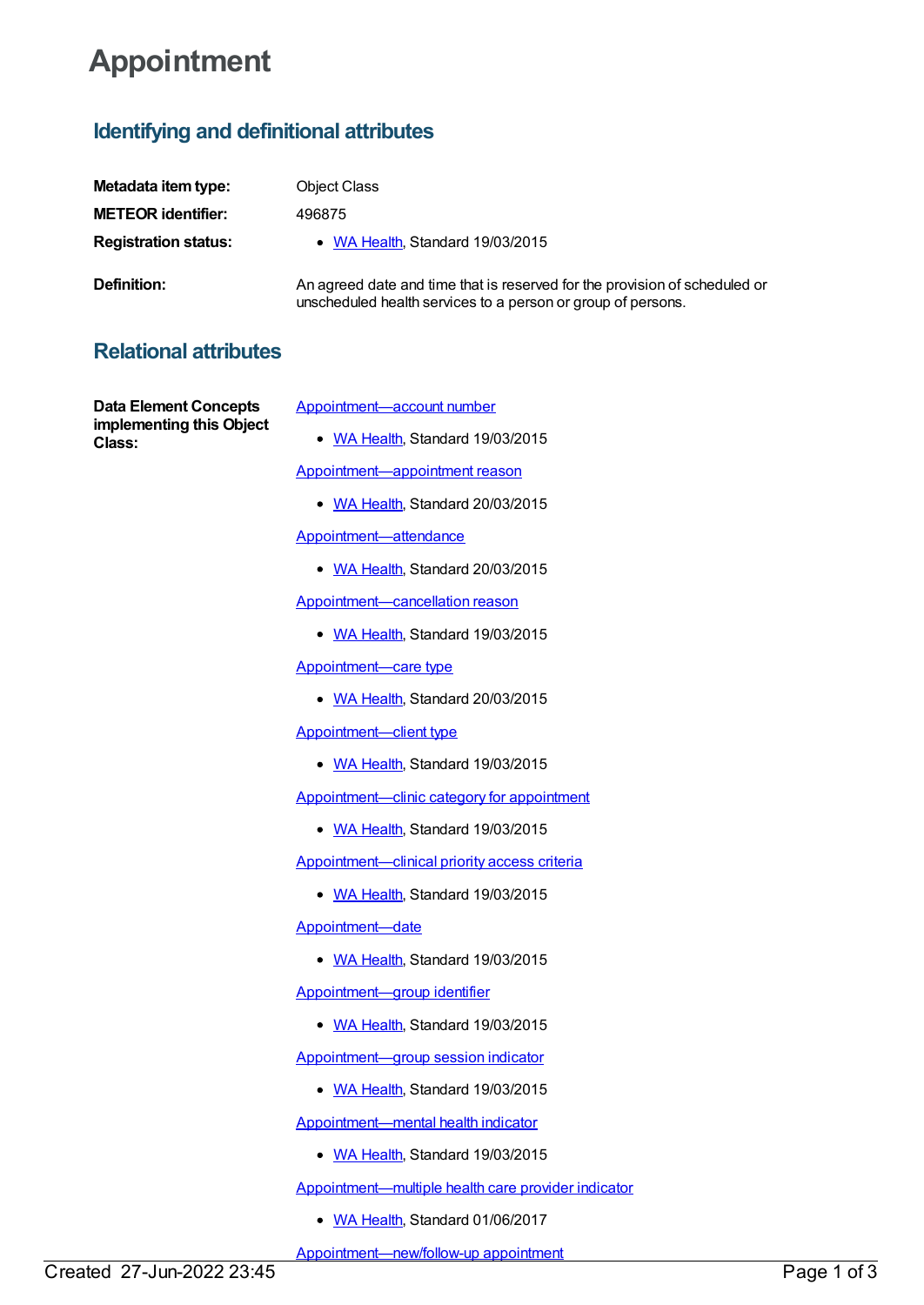• WA [Health](https://meteor.aihw.gov.au/RegistrationAuthority/2), Standard 19/03/2015

[Appointment—non-admitted](https://meteor.aihw.gov.au/content/572539) patient service event indicator

• WA [Health](https://meteor.aihw.gov.au/RegistrationAuthority/2), Standard 19/03/2015

[Appointment—number](https://meteor.aihw.gov.au/content/562313) of patients attending a group session

• WA [Health](https://meteor.aihw.gov.au/RegistrationAuthority/2), Standard 19/03/2015

[Appointment—occasion](https://meteor.aihw.gov.au/content/562737) of service indicator

• WA [Health](https://meteor.aihw.gov.au/RegistrationAuthority/2), Standard 19/03/2015

[Appointment—occasion](https://meteor.aihw.gov.au/content/572492) of service sequence number

• WA [Health](https://meteor.aihw.gov.au/RegistrationAuthority/2), Standard 19/03/2015

[Appointment—outcome](https://meteor.aihw.gov.au/content/509379)

• WA [Health](https://meteor.aihw.gov.au/RegistrationAuthority/2), Standard 19/03/2015

[Appointment—patient](https://meteor.aihw.gov.au/content/503222) arrival time

• WA [Health](https://meteor.aihw.gov.au/RegistrationAuthority/2), Standard 19/03/2015

[Appointment—patient](https://meteor.aihw.gov.au/content/663427) arrival time

• WA [Health](https://meteor.aihw.gov.au/RegistrationAuthority/2), Standard 01/06/2017

[Appointment—patient](https://meteor.aihw.gov.au/content/503228) seen time

• WA [Health](https://meteor.aihw.gov.au/RegistrationAuthority/2), Standard 19/03/2015

[Appointment—principal](https://meteor.aihw.gov.au/content/500499) source of funding

• WA [Health](https://meteor.aihw.gov.au/RegistrationAuthority/2), Standard 19/03/2015

[Appointment—priority](https://meteor.aihw.gov.au/content/509392)

• WA [Health](https://meteor.aihw.gov.au/RegistrationAuthority/2), Standard 19/03/2015

[Appointment—program](https://meteor.aihw.gov.au/content/572247) category

• WA [Health](https://meteor.aihw.gov.au/RegistrationAuthority/2), Standard 19/03/2015

[Appointment—program](https://meteor.aihw.gov.au/content/572259) name

• WA [Health](https://meteor.aihw.gov.au/RegistrationAuthority/2), Standard 19/03/2015

[Appointment—program](https://meteor.aihw.gov.au/content/558530) type

• WA [Health](https://meteor.aihw.gov.au/RegistrationAuthority/2), Standard 19/03/2015

[Appointment—reference](https://meteor.aihw.gov.au/content/563255) period

• WA [Health](https://meteor.aihw.gov.au/RegistrationAuthority/2), Standard 19/03/2015

[Appointment—scheduled](https://meteor.aihw.gov.au/content/496968) appointment status

• WA [Health](https://meteor.aihw.gov.au/RegistrationAuthority/2), Standard 19/03/2015

[Appointment—scheduled](https://meteor.aihw.gov.au/content/503199) start time

• WA [Health](https://meteor.aihw.gov.au/RegistrationAuthority/2), Standard 19/03/2015

[Appointment—service](https://meteor.aihw.gov.au/content/558973) delivery mode

• WA [Health](https://meteor.aihw.gov.au/RegistrationAuthority/2), Standard 19/03/2015

[Appointment—service](https://meteor.aihw.gov.au/content/497291) delivery setting

• WA [Health](https://meteor.aihw.gov.au/RegistrationAuthority/2), Standard 19/03/2015